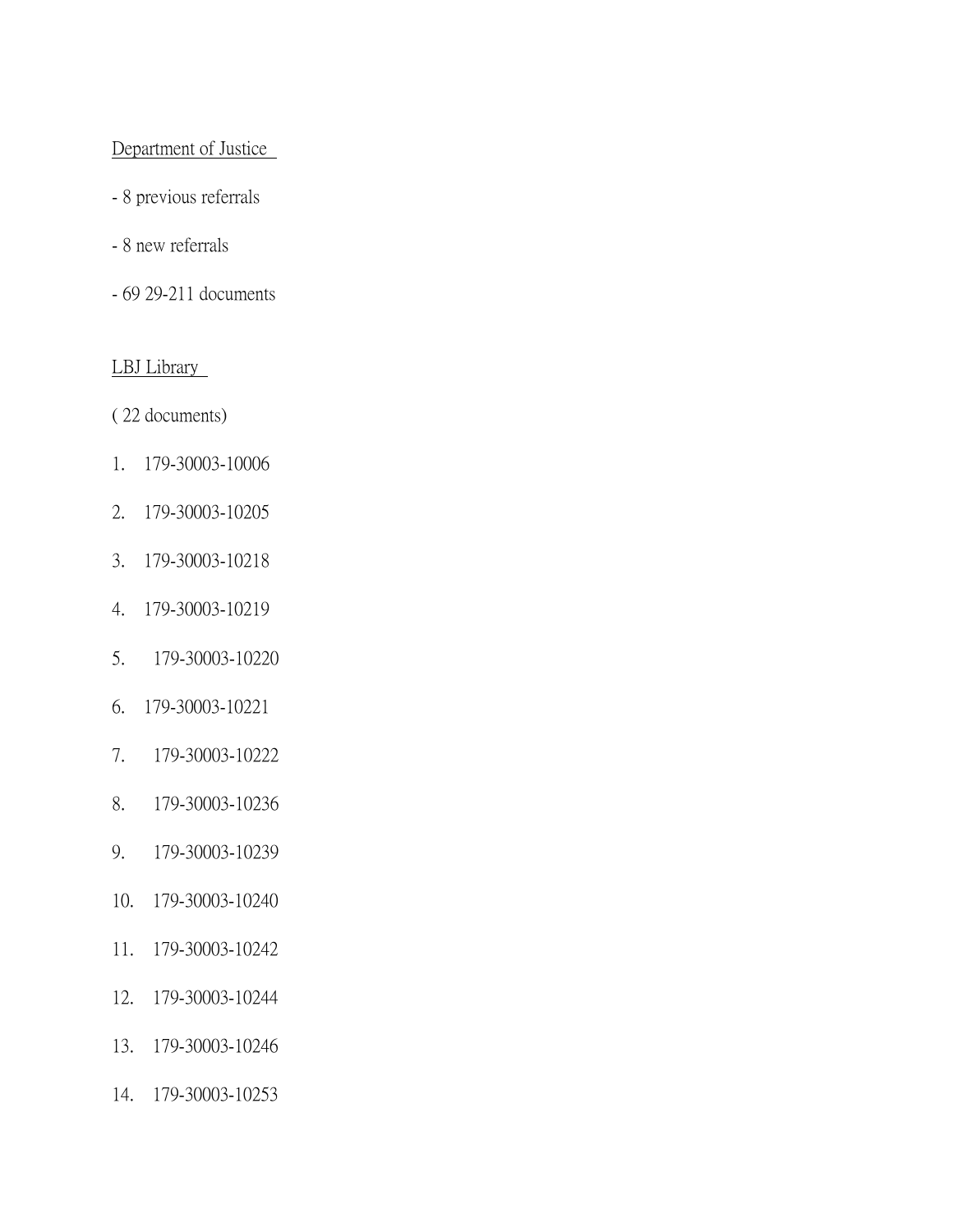- 15. 179-30003-10254
- 16. 179-30003-10255
- 17. 179-30003-10256
- 18. 179-30003-10257
- 19. 179-30003-10258
- 20. 179-30003-10259
- 21. 179-30003-10260
- 22. 179-30003-10261

Central Intelligence Agency

- 1. 179-20001-10285 (Newly sanitized)
- 2. 179-20001-10330 (Ask Bob missing)
- 3. 179- 20001-10342 (New Consent Release)
- 4. 179-20003-10190 (Ask Bob Missing)
- 5. 179-20003-10203 (Ask Bob )
- 6. 179-30001-10434 (Ask Bob)
- 7. 179-30002-10099 (Ask Bob)
- 8. 179-30002-10103 (ASK BOB)
- 9. 179-30002-10104 (Ask Bob)
- 8. 179-30002-10139 (Ask Bob)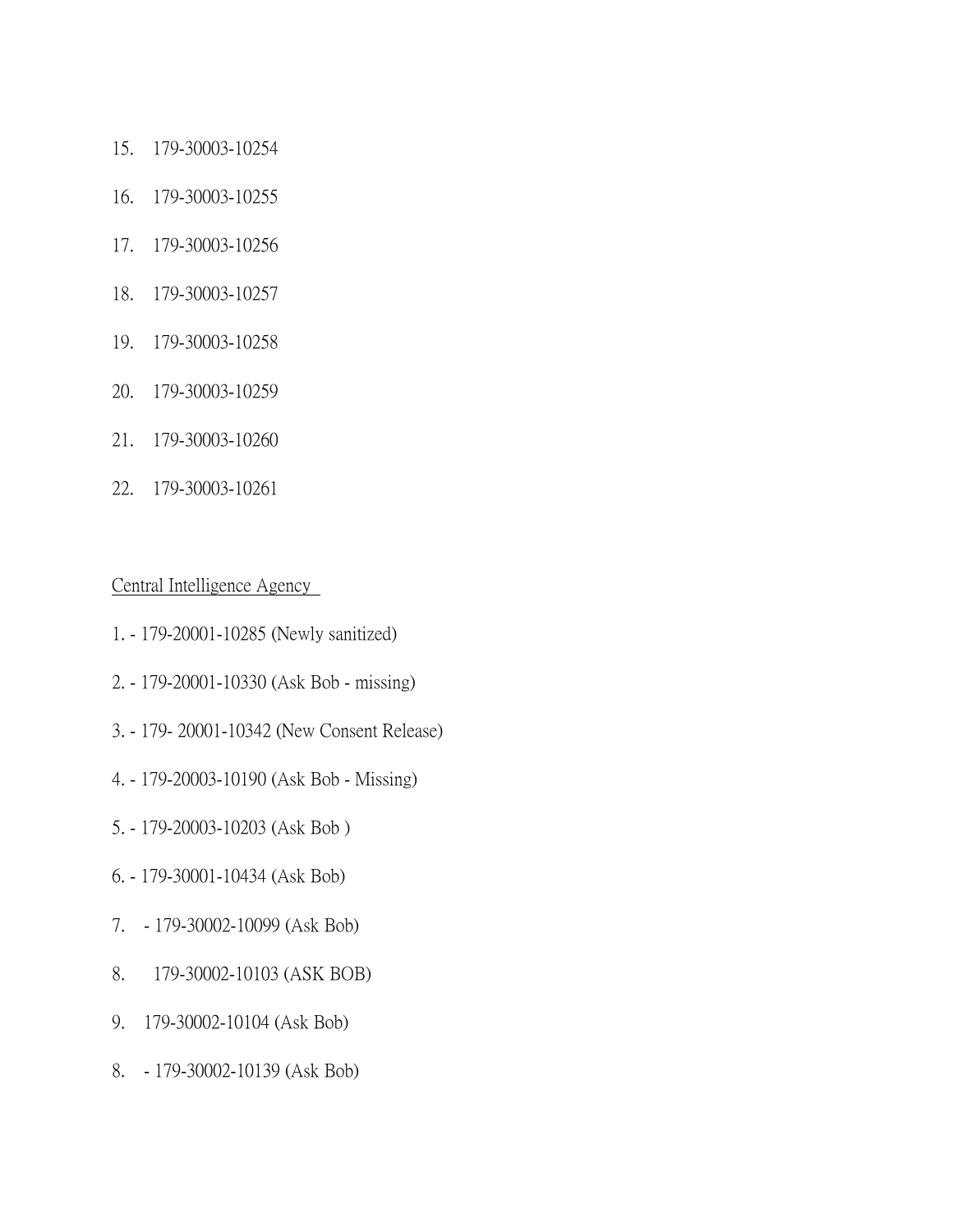- 9. 179-30002-10161
- 10. 179-30002-10165
- 11. 179-30003-10281
- 12. 179-30003-10282
- 13. 179-30003-10284
- 14. 179-40002-10038
- 15. 179-30002-10142
- 16. 179-30002-10143
- 17. 179-30002-10144
- 18. 179-40001-10080
- 19. 179-4002-10244

#### FBI Documents

- 179-20001-10289
- 179-20001-10336
- 179-20002-10307
- 179-20002-10239

### Department of Treasury

- verify consent release - done

### OMB

- 1. 179-10002-10013 (Needs USSS Stamp)
- 2. 179-10002-10022 (NSC has stamped off CIA?)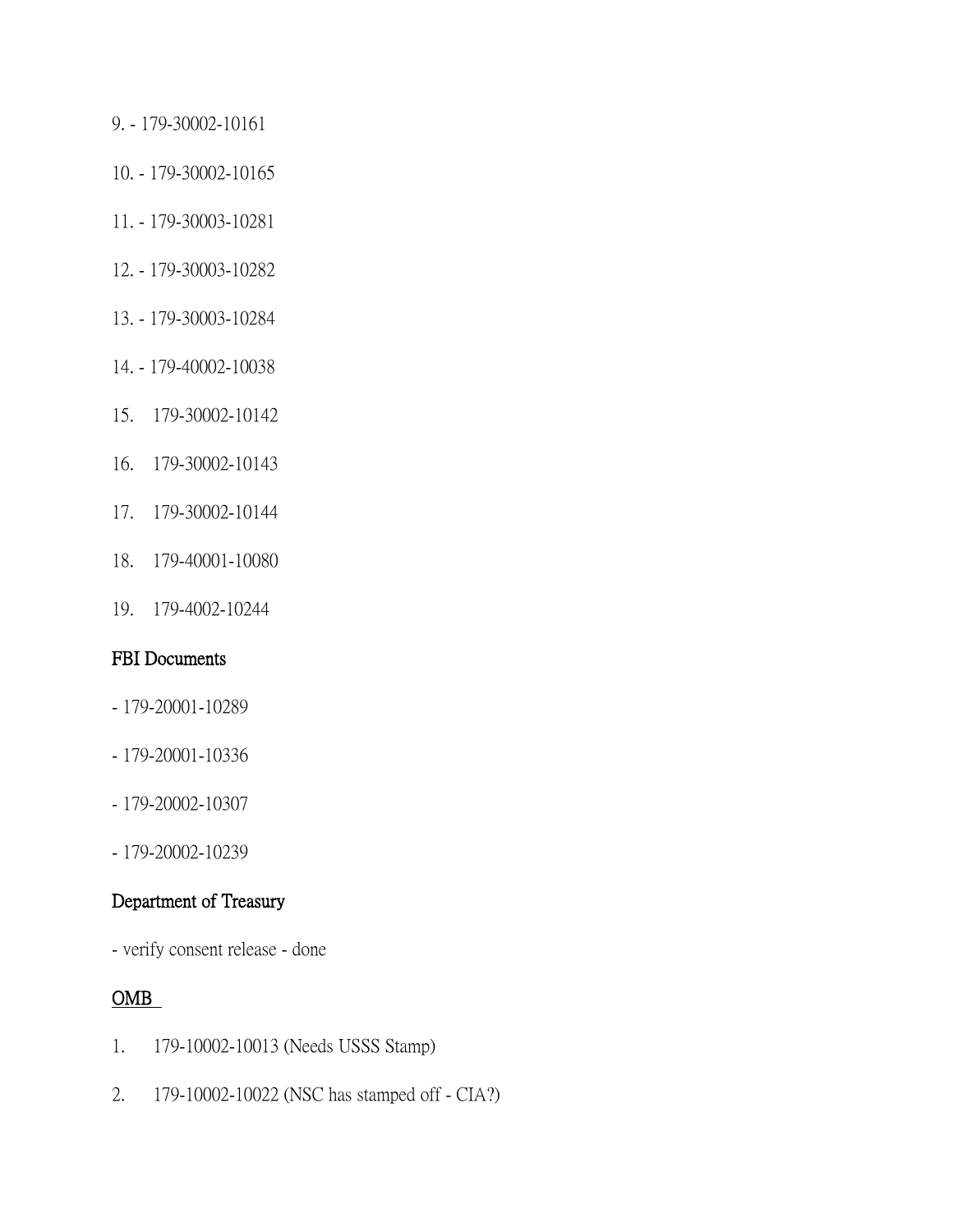- 3. 179-10002-10023 (Needs USSS stamp)
- 4. 179-10002-10025 (Done)
- 5. 179-10002-10026 (Done)
- 6. 179-20002-10031 (Sent to DOJ Waiting to hear back)
- 7. 179-20002-10035 (Done)
- 8. 179-20002-10039 (Done)
- 9. 179-20002-10045 (NSC Stamped off)
- 10. 179-10002-10046 (NSC stamped off)
- 10. 179-20002-10077 (NSC stamped off)
- 11. 179-20001-10073 (Must refer to FBI)
- 12. 179-20002-10031 (Sent to DOJ waiting to hear back)
- 13. 179-20002-10035 (Done)
- 14. 179-20002-10039 (Done)
- 15. 179-10001-10072 (TRS otherwise, done)
- 16. 179-10001-10073 (Must refer to FBI)
- 17. 179-10001-10074 (to Trs)
- 18. 179-10001-10075 (Done)
- 19. 179-10001-10143 (Should this go to Justice?)
- 20. 179-10001-10144 (Duplicate one like this was sent to DOJ)
- 21. 179-10001-10145 (Done)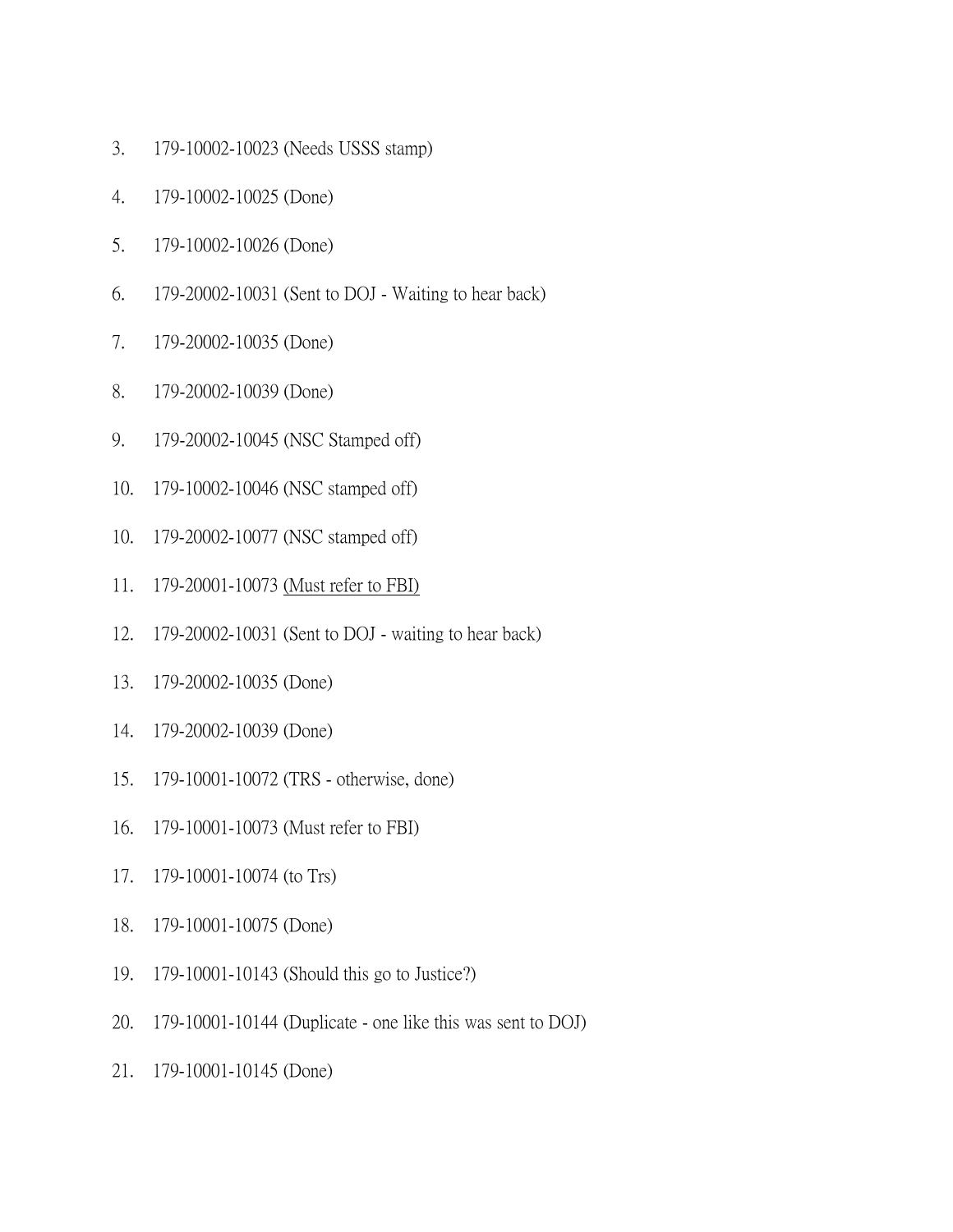- 22. 179-10002-10005 (FBI)
- 23. 179-10002-10006 (NSC stamped off)
- 24. 179-10002-10007 (Needs USSS stamp)
- 25. 179-10002-10008 (Needs USSS stamp)
- 27. 179-10002-10010 (done)
- 28. 179-10002-10011 (NSC stamped off)
- 29. 179-10002-10012 (NSC stamped off)
- 30. 179-10002-10015 (NSC stamped off)
- 31. 179-10002-10016 (NSC stamped off)
- 32. 179-10002-10017 (DOS)
- 33. 179-10002-10018 (Done)
- 34. 179-10002-10024 (NSC stamped off)
- 35. 179-10002-10027 (NSC stamped off)
- 36. 179-10002-10028 (NSC stamped off)
- 37. 179-10001-10030 (NSC stamped off)
- 38. 179-10001-10033 (Done)
- 39. 179-10001-10034 (done)
- 40. 179-10001-10037 (Done)
- 42. 179-10002-10038 (CIA?)
- 43. 179-10002-10052 (NSC stamped off)
- 44. 179-10002-10053 (NSC stamped off/CIA/STATE)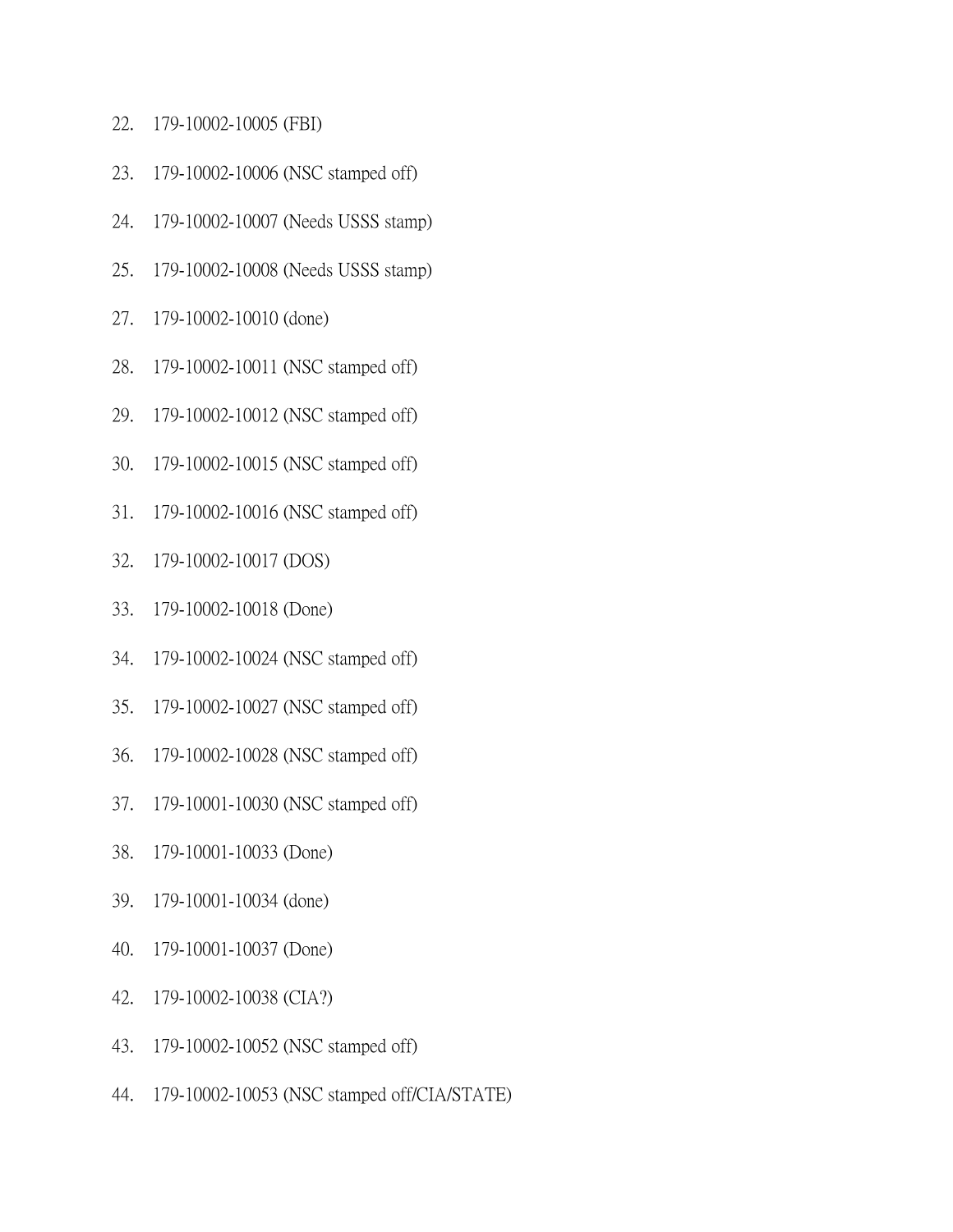- 44 179-10002-10054 (NSC stamped off)
- 45. 179-10002-10060 (NSC stamped off)
- 46. 179-10002-10061 (NSC stamped off)
- 47. 179-10002-10062 (NSC stamped off)
- 48. 179-10002-10064 (NSC stamped off)
- 49. 179-10002-10066 (NSC stamped off)
- 50. 179-10002-10067 (NSC stamped off)
- 51. 179-10002-10068 (NSC stamped off)
- 52. 179-10002-10069 (NSC stamped off)
- 53. 179-10002-10070 (NSC stamped off)
- 54. 179-10002-10071 (NSC stamped off)
- 55. 179-10002-10072 (NSC stamped off)
- 56. 179-10002-10073 (NSC stamped off)
- 57. 179-10002-10074 (NSC stamped off)
- 58. 179-10002-10075 (NSC stamped off)
- 59. 179-10002-10076 (NSC stamped off)
- 60. 179-10002-10078 (NSC stamped off/CIA and Declass and NSA?)
- 61. 179-10002-10079 (NSC stamped off/CIA and DECLASS and NSA?)
- 62. 179-10002-10080 (NSC stamped off)

#### ADDITIONAL OMB DOCUMENTS NOT ON SYDNEY**'**S LIST